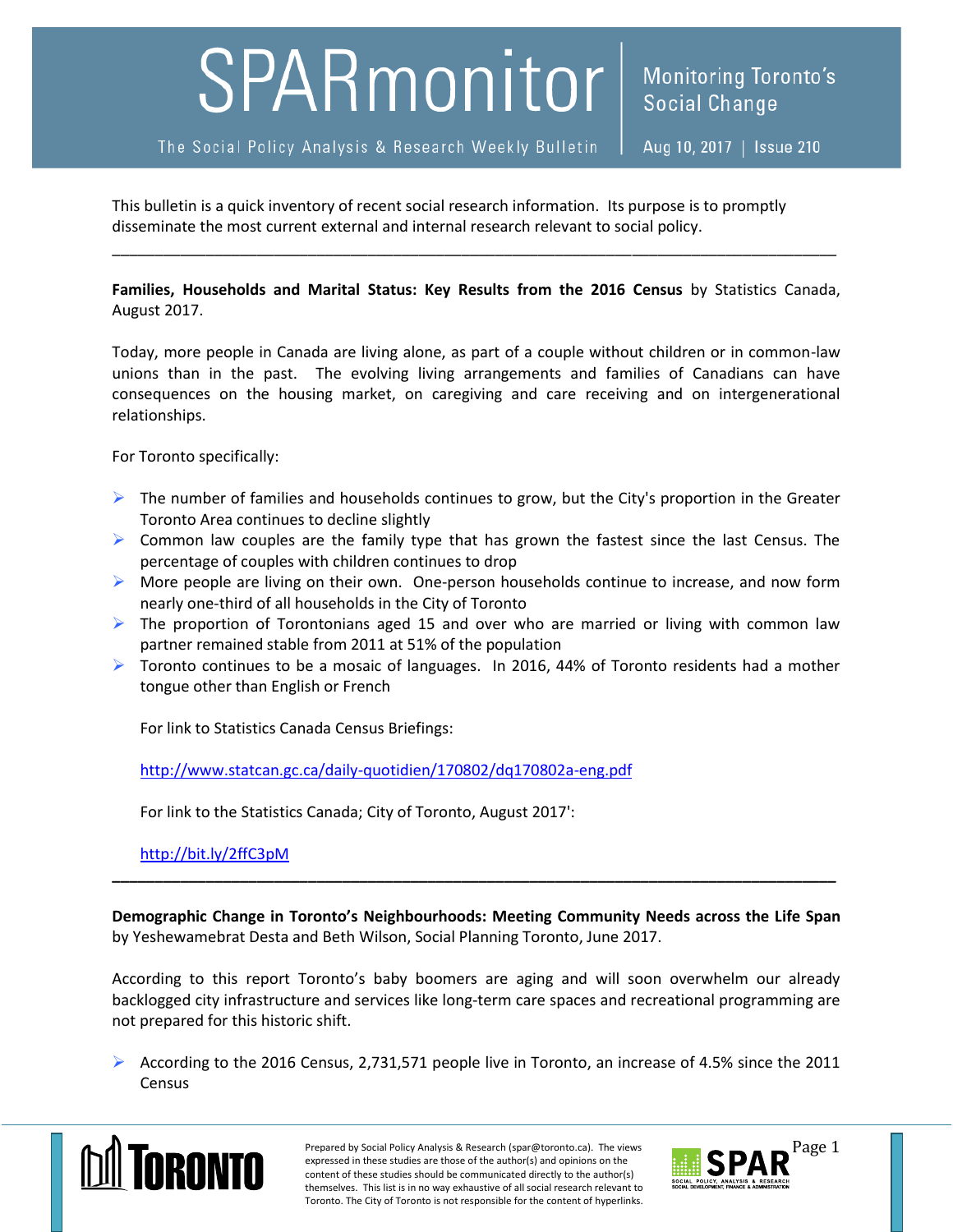- $\triangleright$  The highest growth was observed for the 65-69 year-old age group at 27.4% followed by residents aged 85 and over at 20.1%
- $\triangleright$  The middle age groups in their 40s declined by 7.5% for 40-44 year-olds and 8% for 45-49 year-olds
- $\triangleright$  Neighbourhoods with the highest rates of population growth among preschool age children are concentrated in the downtown core

For link to the report:

[https://d3n8a8pro7vhmx.cloudfront.net/socialplanningtoronto/pages/696/attachments/original/14](https://d3n8a8pro7vhmx.cloudfront.net/socialplanningtoronto/pages/696/attachments/original/1498575451/DemographicChangeCensusReport-v1.2-web.pdf?1498575451) [98575451/DemographicChangeCensusReport-v1.2-web.pdf?1498575451](https://d3n8a8pro7vhmx.cloudfront.net/socialplanningtoronto/pages/696/attachments/original/1498575451/DemographicChangeCensusReport-v1.2-web.pdf?1498575451)

**Ontario's One Cylinder Economy:** Housing in Toronto and Weak Business Investment by Philip Cross, Fraser Institute, July 2017.

**\_\_\_\_\_\_\_\_\_\_\_\_\_\_\_\_\_\_\_\_\_\_\_\_\_\_\_\_\_\_\_\_\_\_\_\_\_\_\_\_\_\_\_\_\_\_\_\_\_\_\_\_\_\_\_\_\_\_\_\_\_\_\_\_\_\_\_\_\_\_\_\_\_\_\_\_\_\_\_\_\_\_\_\_\_**

Economic growth in Ontario has lagged Canada since 2003, reducing the province to 'have-not' status within Confederation. The paper finds that the high cost of doing business in Ontario is the main drag on growth. These costs include everything from high electricity rates, the rising cost of labour and high income taxes to the indirect cost of a heavy regulatory burden

- $\triangleright$  Manufacturing has become a larger share of Quebec's economy than of Ontario's, partly a reflection of how manufacturing has shrunk from 21.7% of Ontario's economy in 2002 to 12.1% in 2015.
- $\triangleright$  Energy-intensive manufacturing has fared much better in Quebec than in Ontario in recent years, helped by Quebec's much lower electricity prices.
- $\triangleright$  Weak growth in manufacturing has left Ontario increasingly dependent on housing, which has contributed over 29% of its income growth in the past year

For link to the paper:

[https://www.fraserinstitute.org/sites/default/files/ontarios-one-cylinder-economy-housing-in](https://www.fraserinstitute.org/sites/default/files/ontarios-one-cylinder-economy-housing-in-toronto-and-weak-business-investment.pdf)[toronto-and-weak-business-investment.pdf](https://www.fraserinstitute.org/sites/default/files/ontarios-one-cylinder-economy-housing-in-toronto-and-weak-business-investment.pdf)

\_\_\_\_\_\_\_\_\_\_\_\_\_\_\_\_\_\_\_\_\_\_\_\_\_\_\_\_\_\_\_\_\_\_\_\_\_\_\_\_\_\_\_\_\_\_\_\_\_\_\_\_\_\_\_\_\_\_\_\_\_\_\_\_\_\_\_\_\_\_\_\_\_\_\_\_\_\_\_\_\_\_\_\_\_

**Land Value Capture and Social Benefits: Toronto and São Paulo Compared** by Abigail Friendly, Institute on Municipal Finance and Governance (IMFG), July 2017.

This paper compares the history and use of Toronto's Section 37 with a similar tool in São Paulo, Brazil, known as the OODC (Outoga Onerosa do Direito de Construir). The paper looks at the effectiveness, benefits, challenges, and politics of these tools, as well as who benefits from them.

- $\triangleright$  In Toronto, benefits must be located close to the development and thus there is a concentration of benefits downtown
- In São Paulo, the benefits are used across the city by depositing the money into a fund to be used in the city's periphery where there is the most poverty
- In Toronto, citywide pooling is unlikely to work in the same way as in São Paulo, despite the fact that development charges are already used on a uniform basis across the municipality